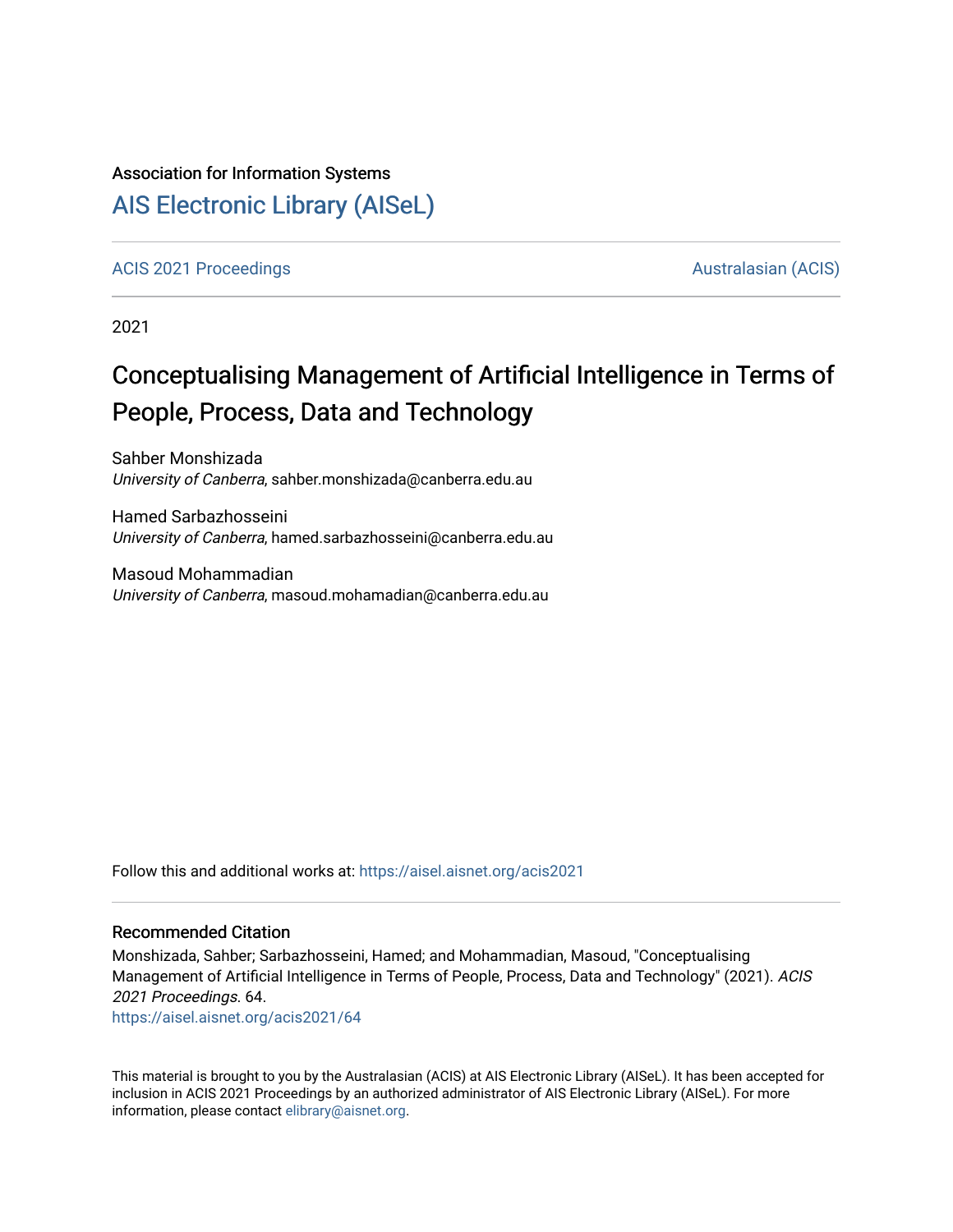## Conceptualising Management of Artificial Intelligence in Terms of People, Process, Data and Technology

### Full research paper

### Sahber Monshizada

Faculty of Science and Technology University of Canberra Australia Email: sahber.monshizada@canberra.edu.au

### Hamed Sarbazhosseini

Faculty of Science and Technology University of Canberra Australia Email: hamed.sarbazhosseini@canberra.edu.au

### Masoud Mohammadian

Faculty of Science and Technology University of Canberra Australia Email: masoud.mohammadian@canberra.edu.au

## Abstract

Artificial Intelligence (AI) is an area of organisational activity that attempts to build human intelligence and intelligent behaviours into information and computer systems. As a domain of study AI is characterised by, diverse opinions as to its nature, and an industry approach with limited research reporting the outcome of proposed frameworks in areas such as urban innovation, good society, and management in public industry.

In this paper, we examine the use of people, process, data, and technology (2PDT) as a possible means for bringing structure to the study of the AI domain. We demonstrate its effective use in the formulation of research questions, research design, data collection, and analysis.

We argue that AI is a domain of interest to the information systems discipline and that formulation of 2PDT seems to offer a useful conceptual framework examining this phenomenon.

Keywords Artificial Intelligence, People Process Data Technology (2PDT) Framework, Research Design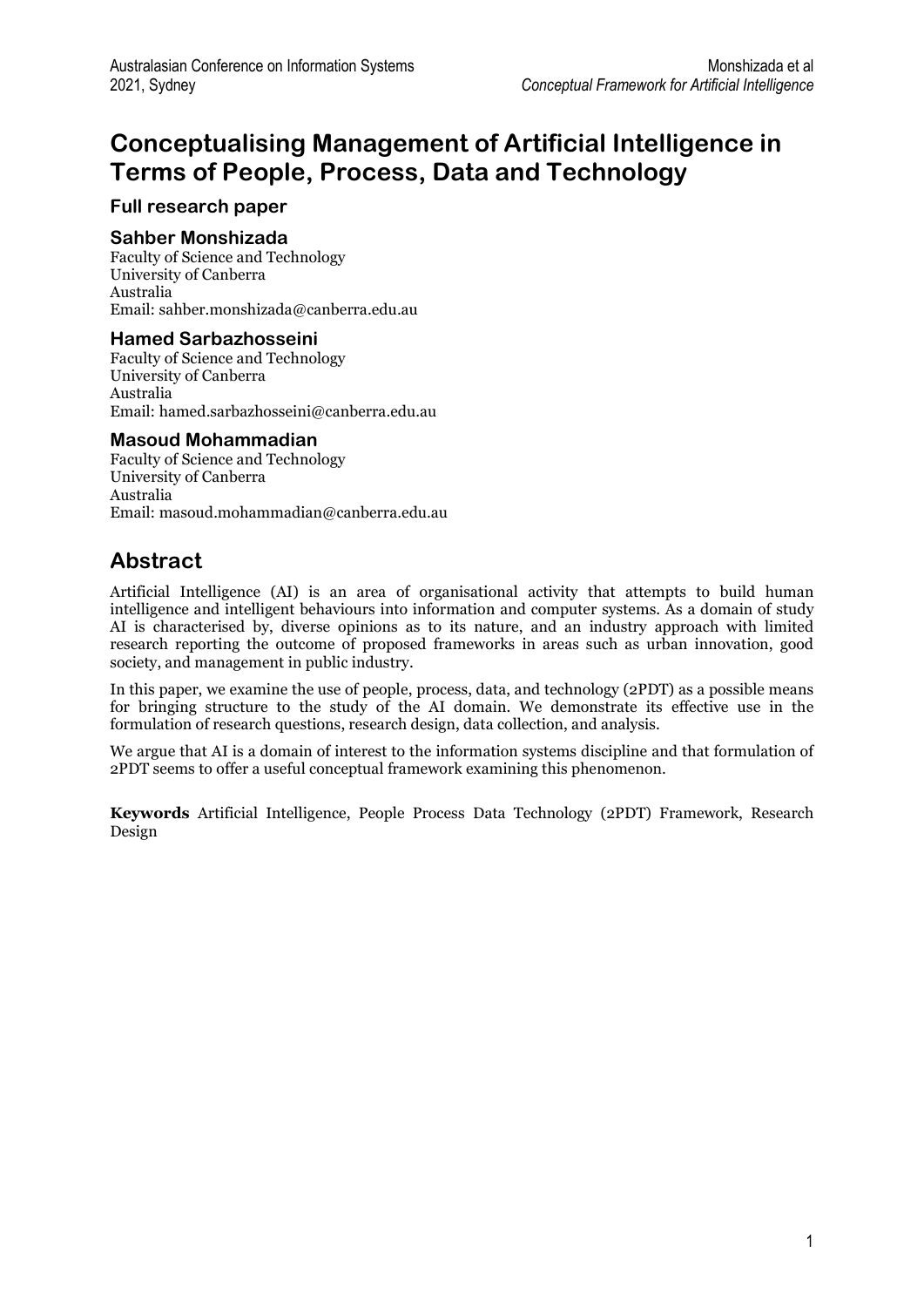## 1 Introduction

Research points out that organisations implementing Artificial Intelligence (AI) are facing numerous challenges. Examples of these challenges include lack of experience and skills to leverage AI (Desouza 2018; Ichishi and Elliot 2019), effectively managing information security (Choudhary et al. 2020; Wirtz et al. 2019), and data availability (Desouza et al. 2020; Sun and Medaglia 2019). The challenges presented by researchers impact the end result and successful implementation of AI within organisations. Recent research has mostly focused on identifying the AI challenges with little research on exploring how organisations can successfully exploit AI by overcoming these challenges. This research aims to investigate the following question – how can organisations manage AI from a nontechnical perspective to increase the successful delivery of AI projects?

This paper aims to investigate AI from an Information Systems (IS) perspective whereby people, process, data, and technology (2PDT) have been proposed with the aim of bringing structure to the study of AI management. We claim that the rigour and completeness of this framework brings visibility and provides structure to examine AI management. This paper has been adapted conceptualising an approach outlined in McDonald and Sarbazhosseini (2013) where authors conceptualised project portfolio management based on information systems concepts. A systematic literature review of the domain highlights that the study into conceptual frameworks for the management of AI appears to be a recent focus for researchers. Nevertheless, their existence highlights their usefulness in attempting to bring structure and standardisation within the domain.

This paper proceeds as follows. It first discusses the AI domain and outlines a need for conceptualising AI management. It then develops the 2PDT framework and applies it to underlie the research design. Lastly, we conclude with some preliminary findings from a conducted pilot study.

## 2 Literature Approach and Systematic Review

A systematic literature review (Webster and Watson 2002; White and Schmidt 2005) has been carried out and this process (see Figure 1) involved accessing relevant databases (i.e. ACM Digital Library, Google Scholar, Scopus), journals (i.e. MIS Quarterly, Elsevier Artificial Intelligence Journal), and industry sources (i.e. Australian Government, Deloitte, IBM). 65 articles relevant to the research question were selected, relevant information from them was extracted, summarised, and analysed.



Figure 1: The Applied Systematic Literature Review Process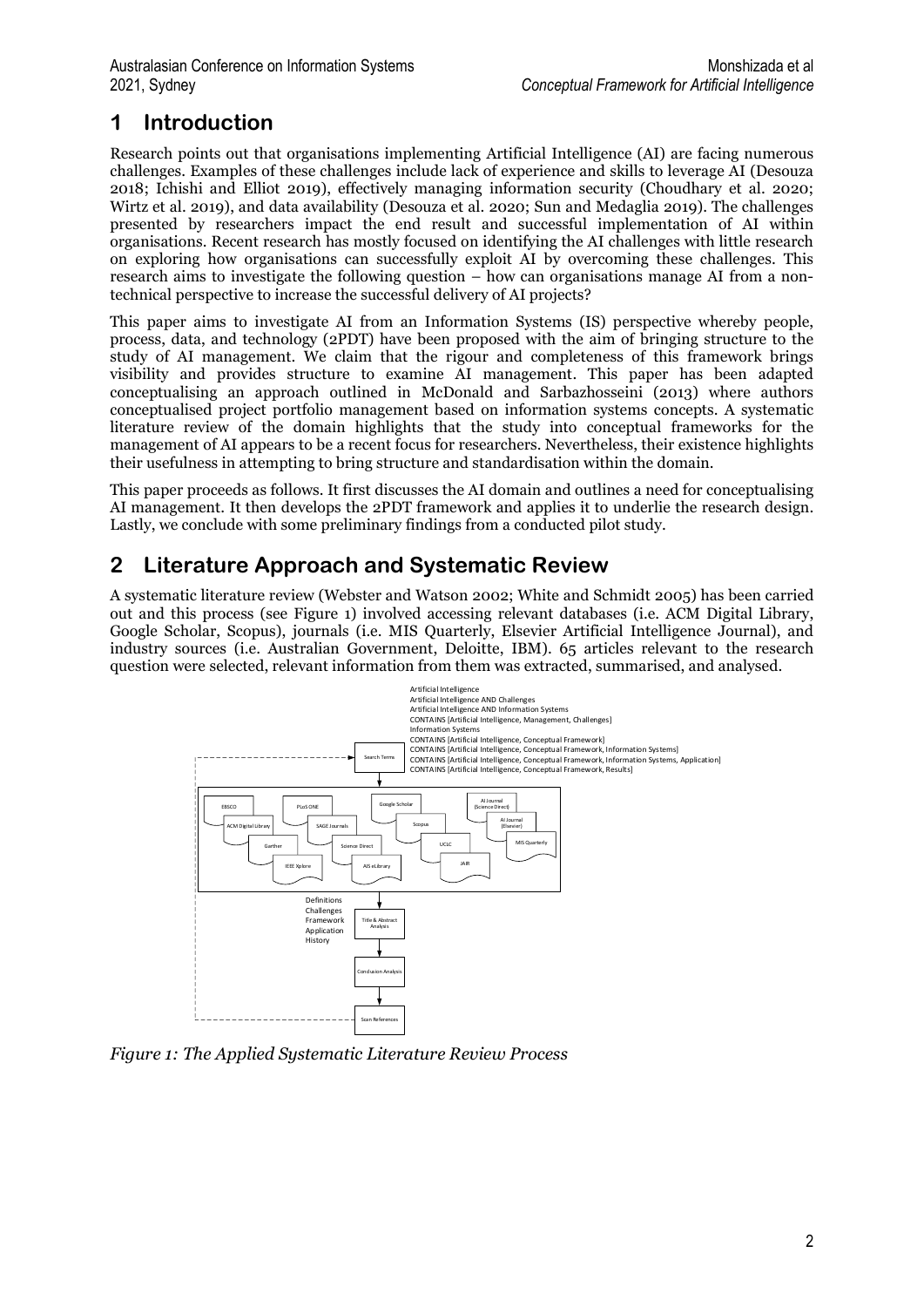#### Australasian Conference on Information Systems Monshizada et al 2021, Sydney Conceptual Framework for Artificial Intelligence

The keywords used in searches included Artificial Intelligence, Artificial Intelligence AND Challenges, Artificial Intelligence AND Information Systems, CONTAINS [Artificial Intelligence, Management, Challenges], Information Systems, CONTAINS [Artificial Intelligence, Conceptual Framework], CONTAINS [Artificial Intelligence, Management, Information Systems], CONTAINS [Artificial Intelligence, Conceptual Framework, Information Systems, Application], CONTAINS [Artificial Intelligence, Conceptual Framework, Results]. Of keynote is the paucity of papers in the MIS Quarterly journal, which indicates AI research papers from the Information Systems discipline are not published in this journal. Findings from the literature review are presented in the below sections.

### 2.1 Artificial Intelligence Theory

It may appear as a surprise to one when they come to know how far the origins of AI date back to. AI theory initially appeared in Greek mythology dating back to 850BC but under the name Automata (McCorduck et al. 1977). The literature presents a diverse set of definitions for AI (Arsenijevic and Jovic 2019; Lacheca 2018; McCarthy 2007b; Xian 2010), this research project adopts the following definition which blends these as we are content it provides a useful description covering AI's fundamental elements – AI is a broad term that covers a collection of technologies and methods (Lacheca 2018), and the science and engineering of building human intelligence and intelligent behaviours into a computer system (McCarthy 2007b; Xian 2010).

A study of the domain literature shows that historically the philosophical focus has been on how to build AI (McCarthy et al. 1955; Turing 1995), what benefits they offer (Anton et al. 2020; Desouza et al. 2020), and what areas need further development (Baldassarre et al. 2017; Desouza 2018). The first academic discussion of human-level AI is less than a hundred years old, with Alan Turing being credited to have presented it in a lecture dating back to 1950 (CSIRO Data61 2019; McCarthy 2007a; Turing 1950). By the end of that decade, many researchers began studying AI (McCarthy 2007b; McCorduck et al. 1977). However, it should not come as a surprise to learn that it appears that AI outside academia and potentially within the industry had taken place earlier. This is highlighted by the fact that the first programming language that could be used to build AI capability, named Plankalkul, was released in 1945 (McCorduck et al. 1977). The term AI is said to have officially been used by the 1955 Dartmouth research project on AI (Alsheibani et al. 2019; McCorduck et al. 1977). In scope of the project was examining how machines could mimic human learning and intelligence using a computer program.

Organisations want to integrate AI into their operating model to have machines complete tasks for people and give them additional time to focus on more value-add tasks. AI enables organisations to automate repetitive learning and discovery through data, add intelligence and self-learning capability to existing products, to deeply analyse more data accurately and get the most out of data (Anton et al. 2020; Department of the Prime Minister and Cabinet 2019; NSW Government 2019; Sari et al. 2020; SAS Insights 2020). AI is a fast-growing and widespread field, organisations use AI for many business processes such as fraud detection (Department of the Prime Minister and Cabinet 2019; Lacheca 2018), providing healthcare to patients (Adadi and Berrada 2018; Department of the Prime Minister and Cabinet 2019), and policy development in government (Department of the Prime Minister and Cabinet 2019). 80% of government organisations around the world are expected to apply AI into their programs by 2023. In the USA alone, nearly half (45%) of federal agencies had experimented with AI before the COVID-19 pandemic (Kaner and Jaffri 2020). AI is also a top mandate for the private sector where investment in AI exceeded US\$70 billion in 2019 (Sari et al. 2020). Recent studies show that 84% of executives acknowledge the need to exploit AI (Awalegaonkar et al. 2019), and categorise AI as a 'game changer' (Kaner and Jaffri 2020) meaning it is expected to significantly change the thinking around and how Information Technology (IT) is adopted. The World Bank estimates that 57% of jobs in the Organisation for Economic Co-operation and Development (OECD) countries could be automated in the next two decades (Zhang et al. 2019).

### 2.2 Challenges of AI

There are several challenges that are inhibiting organisations from effective management of AI projects (Adadi and Berrada 2018; Choudhary et al. 2020; Desouza 2018; Ichishi and Elliot 2019; Lacheca 2018). While most of the AI delivery challenges are covered by both academic and industry papers, there are those that are neglected by one and not the other such as workforce management, cost-benefit, and these are discussed below:

Only industry papers identify workforce management practices, the culture of IT ownership, limited capacity for system-level redesign, and policy development. Workforce management practices refer to reviewing people management strategy including upskilling, job redesign, and hiring new skills.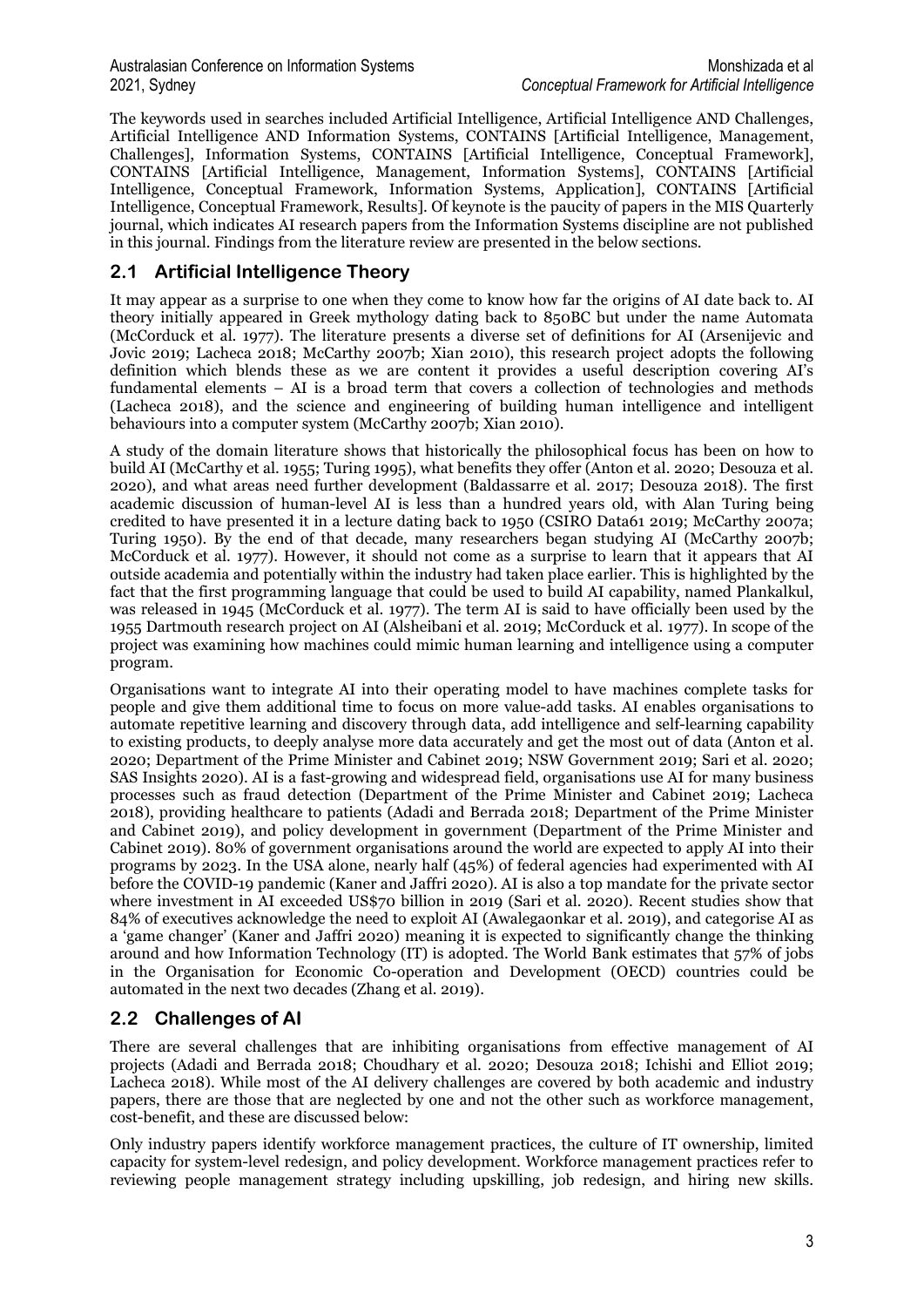Culture of IT ownership refers to the culture of government agencies to 'own' and 'develop' their own systems rather than embracing third-party vendors and the use of open-source technologies. Limited capacity for system-level redesign also refers to a challenge within government agencies to successfully introduce automation into existing processes. The final delivery challenge referred to in the Review of the Australian Public Service (Department of the Prime Minister and Cabinet 2019) recommends identifying and improving policy development.

Two challenges only identified by academic research are cost-benefit and algorithm selection. The cost-benefit challenge exists due to the nature of AI projects being explorative and innovative in nature and the time it may take to achieve benefits (Lee and Shin 2020). The algorithm challenge refers to the predicament of identifying the best algorithm to solve an organisational problem.

The AI delivery challenges that are referred to by both academic and industry papers include security, privacy, ethics, data quality, among others. A key challenge worth noting is IT project management capabilities and the recommendation to adopt agile project management approaches for AI delivery. This highlights organisations that are using non-agile or semi-agile approaches will find it difficult to achieve success. Based on these findings we are unable to identify any specific differences between academic and industry papers in areas such as culture, goals, and objectives. Both fields are overall in synchronisation in terms of the AI delivery challenges they present.

### 3 Justification and Need for a Conceptual Framework in AI Management

This research intends to augment on findings of existing studies that have examined conceptual frameworks for AI (Cagan et al. 1997; Floridi et al. 2018; Kumar et al. 2020; Perez-Vega et al. 2020; Petit 2017; Tsaih and Hsu 2018; Wirtz and Müller 2019; Yigitcanlar et al. 2021). The framework for Responsible Urban Innovation with Local Government AI (Yigitcanlar et al. 2021) aims to provide guidelines to assist the government in achieving responsible innovation through AI use. The authors describe the use of following a research methodology which includes a review of domain literature, research, and development of a framework. The framework contains the concepts of technology, ethics and risk which are proposed for inclusion in the 2PDT framework as areas requiring examination. Floridi et al. (2018) propose an ethical framework to support a good AI society which focuses on the ethical considerations of AI, which is one of the concepts within the proposed research. Details of the research methodology used are not given in the paper, and the framework appears to have been developed based on findings from the review of domain literature. The AI framework for public management (Wirtz and Müller 2019) proposes a conceptual framework consisting of four key layers one non-technical layer and three technical layers. This conceptual framework also contains some of the concepts which are planned to be included in the proposed 2PDT framework. These concepts include policy and technology. The paper has been written using a qualitative approach involving a comparison of theory and frameworks. The research appears to be in the early stages with the empirical examination yet to be formalised. Kumar et al. (2020) propose a framework for the health sector that uses AI to reduce the risk of infections among health care workers from pandemics such as COVID-19. This framework does not have a close relationship to the proposed research and framework given it is introducing AI to an existing process and the problems associated with effectively managing AI not considered (i.e. security, data quality). The methodology for this study included a literature review which has led to the development of a framework. It is also an initial step with further research recommended in the paper. Similarly, the conceptual frameworks for smart tourism using AI (Tsaih and Hsu 2018), for law and regulation of AI and robots (Petit 2017), for customer engagement (Perez-Vega et al. 2020), and for combining AI and optimisation in engineering design (Cagan et al. 1997), also focus on how AI can be effectively applied to an existing process. The methodology used in these studies also included a literature review which has led to development of proposed frameworks with a recommendation provided for further research.

While these theories and frameworks exist there is a lack of empirical results from testing and application of them. Using Google Scholar's 'cited by' data from between early March and May 2021, there does not appear to be any literature on application of these frameworks. During this time author contact details in the above papers were also utilised to check with the authors if they had an opportunity to test their framework or were aware of others that may have, one response has been received confirming that particular framework had not been tested. We challenge that the completeness and rigorousness of the proposed 2PDT framework are what makes it useful in bringing structure and formulates management of AI projects.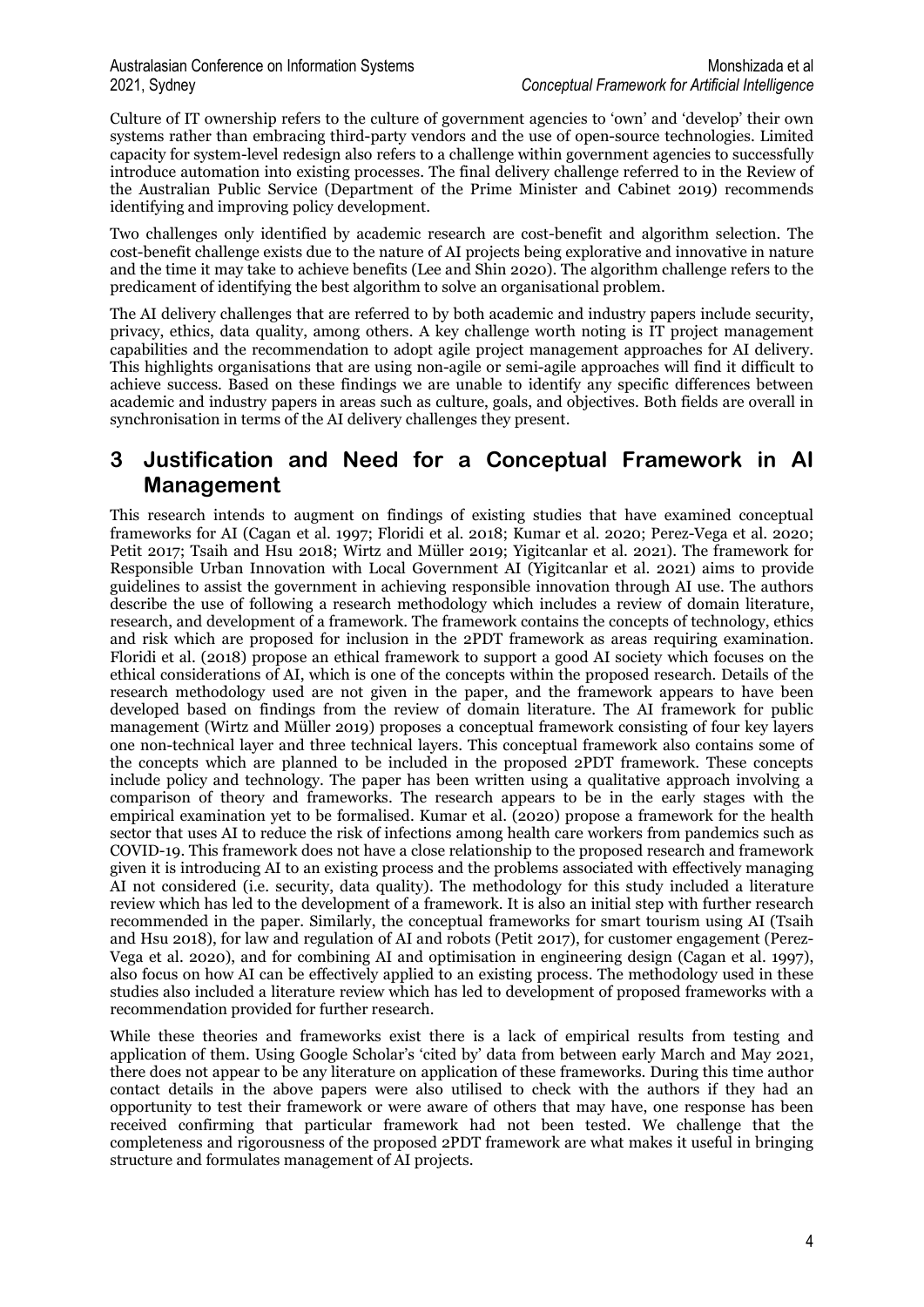## 4 Conceptualising AI Management with the 2PDT Framework

### 4.1 Conceptualising AI Management

Based on the systematic literature review it was important to find the building blocks to construct the 2PDT framework. Our questions being (1) what detail will the framework contain? (2) what existing IS theory can we base the framework on? We examined a catalogue of IS theories compiled by Larsen and Eargle (2015) to assist with constructing our framework, and also reviewed existing theory relating to the components of an IS (Jessup and Valacich 2008; Lyytinen and Newman 2008; Rezazade Mehrizi et al. 2019). We propose using the components of an IS for providing the categories for our framework and to group identified challenges. These components being technology, people, data, and process. We arrived here based on analysis of available theory on IS components. While we were unable to find uniformity in the theory, we did identify a positive level of correlation in how the components of IS are defined in the literature (Jessup and Valacich 2008; Lyytinen and Newman 2008; Rezazade Mehrizi et al. 2019). In summary, Rezazade Mehrizi et al. (2019) defines the following components – technology, actors, routines; Lyytinen and Newman (2008) defines the following components – technology, actors, task, structure; and Jessup and Valacich (2008) defines the following components – Telecommunications, Software, Hardware, Data, People. Additionally, the PACT (people, activities, contexts, technologies) framework used for system design (Benyon 2013), and the Information Systems Research Framework (people, organisations, technology) (Hevner et al. 2004) further support the above defined components of an IS. While there is no agreed theory for components of an IS it is evident that the theory does refer to some of the components using similar terminology, while for others a different term is used but we have taken the meaning to be the same. We have applied these theories to construct a model of IS components which will be used in this study to categorise challenges into non-technical and technical categories. We propose that an AI system is essentially an IS given the components above also make up an AI system, supported by the definition provided by Sari et al. (2020) who emphasises that implementation of AI includes work practices, task processes, technology, and data. Given that we have been unable to find standard theory describing the components of an IS we have brought the available theory together which encompasses the components mentioned below. We propose people, process, and data are non-technological components, and the technology component is where the technological elements are. The research interview questions are also grouped using these defined IS components.

### 4.2 2PDT Framework

Figure 2 provides an illustration of the conceptual 2PDT framework, which has been developed following analysis of AI challenges presented in the domain literature (Adadi and Berrada 2018; Choudhary et al. 2020; Department of the Prime Minister and Cabinet 2019; Desouza 2018; Desouza et al. 2020; Ichishi and Elliot 2019; Lacheca 2018; Lee and Shin 2020; Sicular et al. 2020; Sun and Medaglia 2019; Wirtz et al. 2019; Zatarain 2017). These challenges, some examples presented in the rectangle boxes, are currently impacting effective management of AI projects. They include infrastructure, interoperability, data quality, data availability, skills, workforce management, security, and use case development. Infrastructure refers to the technological capability such as systems, applications, and technical resources (Choudhary et al. 2020; Desouza et al. 2020). Interoperability refers to the challenge of disparate systems and data which make it challenging to build effective AI system solutions (Desouza 2018). The Data quality challenge means organisations must clean and model data before it can be used for AI systems. Data availability refers to all required data being captured by the source systems to enable the fulfillment of identified use cases (Ichishi and Elliot 2019; Sun and Medaglia 2019). Organisations have good ideas to be exploited by AI, but their systems need to be enhanced to capture the data they require. Skills and workforce management practices refers to the challenge of having access to the human resources with the required skills to work on AI projects (Ichishi and Elliot 2019; Lee and Shin 2020). It appears that the traditional IT skills alone are insufficient for AI. The challenge of security indicates that the controls to ensure data security need to be reviewed to ensure they are sufficient for AI (Adadi and Berrada 2018; Wirtz et al. 2019). Use case development challenge refers to identifying practical uses cases that can provide value (Baker et al. 2020; Desouza et al. 2020). It appears organisations are finding it difficult to prioritise and select valuable use cases.

The main part of the framework has been developed using circular arrow shapes to show that the 2PDT is a framework that is applied as a continuous process. The people, process, data, and technology components, which are taken from the IS theory in AI (Jessup and Valacich 2008; Lyytinen and Newman 2008; Rezazade Mehrizi et al. 2019), are continuously applied, monitored, reviewed, and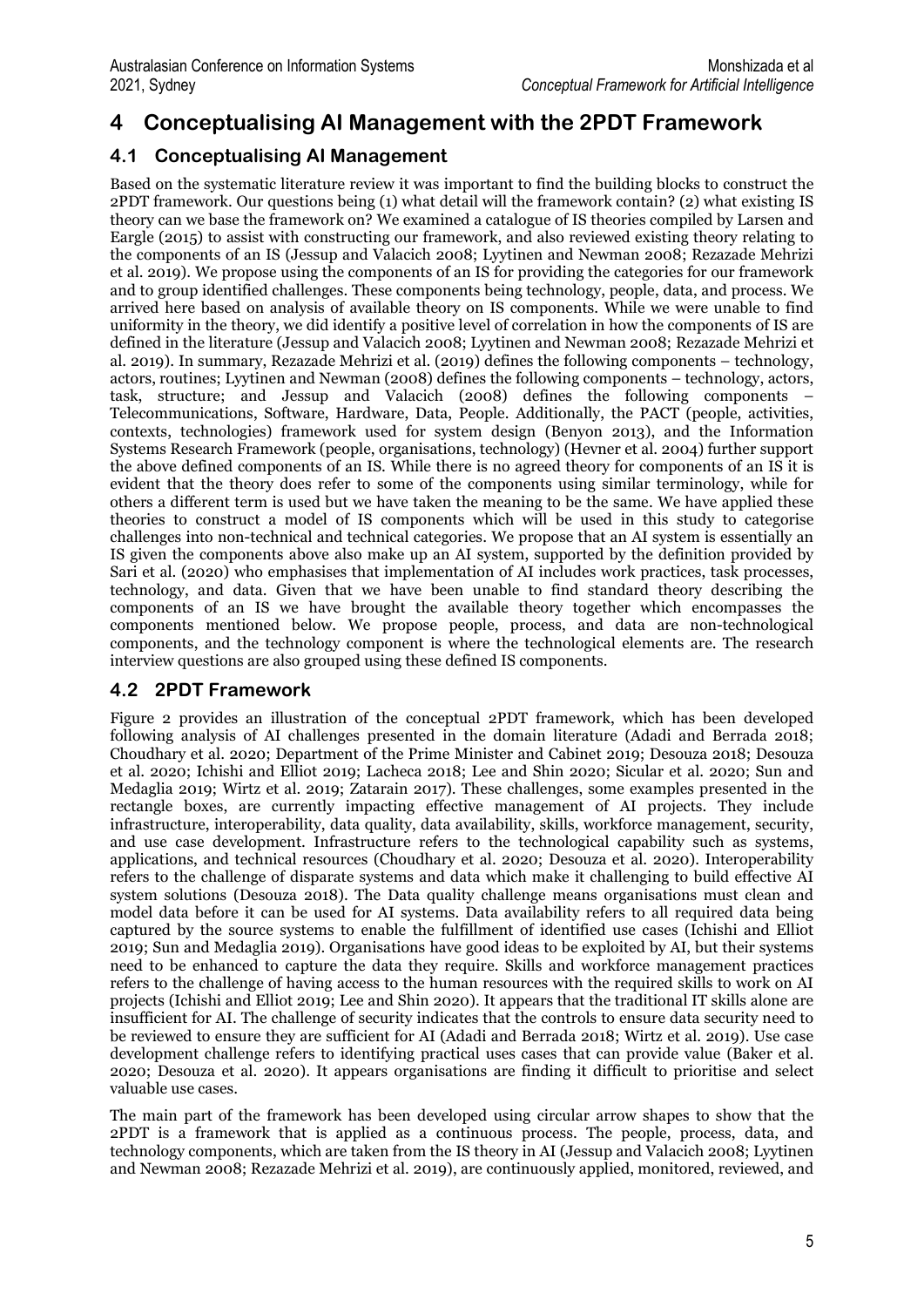enhanced as required. The 2PDT framework is versatile to apply in diverse approaches to the management of AI (i.e. Agile, DevOps, hybrid adaptations).



Figure 2: 2PDT Framework

#### People

Human beings in general are the people who build and/or use a system (Benyon 2013; Jessup and Valacich 2008) for example an end-user, programmer, or a business analyst. People are key to the management of AI as they provide use cases for AI development and are involved in verifying AI output. AI is expected to always support human thinking and hence people will always be at the centre of AI task performance and decision making (Deloitte 2017; Xu et al. 2020; Zhang et al. 2019).

#### Process

The activities which are performed to reach the required goal with the available system (Jessup and Valacich 2008). For example, this can include the process of manufacturing goods, selling products, human resource management, procurement. Examples of processes applicable to AI include processes such as use case development, system security certification, and algorithm selection.

#### Data

Raw substance that is recorded and can be in a formatted or unformatted composition (Jessup and Valacich 2008), for example an individual's date of birth or mobile number. Quality data is a key input for AI which means it must be structured and modelled effectively. Managing data quality (Desouza et al. 2020) in AI projects is an area which requires investigation to assess whether additional quality requirements exist for managing data quality in AI projects.

#### Technology

Is a mechanical and/or electrical medium which consists of hardware and software that transform some input data into some output (Benyon 2013; Jessup and Valacich 2008). For example, a programming language or a computer system. Research indicates that AI technologies are well developed to support organisations based on a small number of technology challenges identified in the domain literature.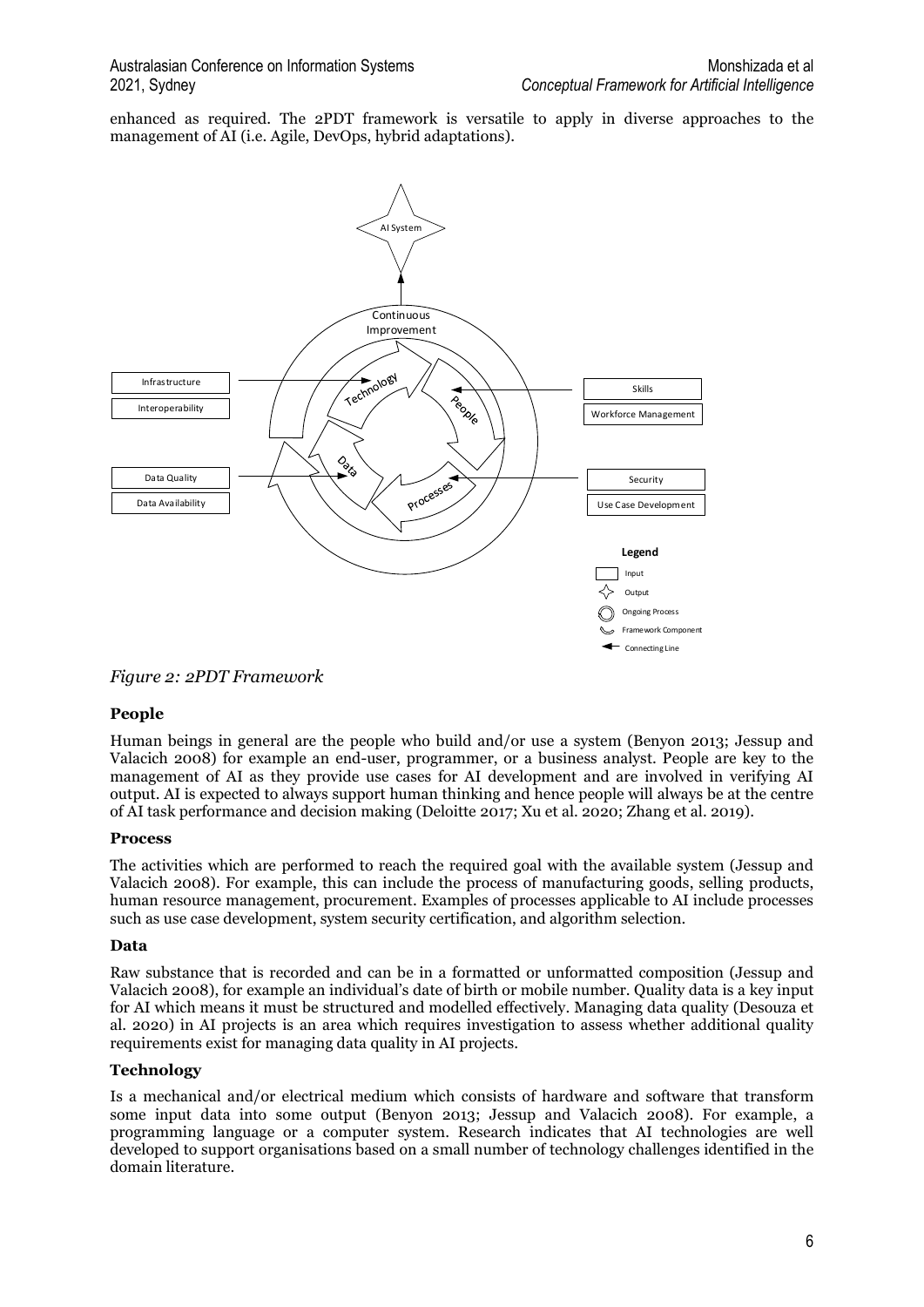#### Continuous Improvement

The continuous improvement procedure, which is illustrated with a circular arrow, is not covered by the frameworks presented above, it is being proposed to encourage refinement of these areas and will be a contribution from the research.

The research will investigate the identified challenges and any new potential challenges which are uncovered during data collection to identify how they can be practically overcome in order to be applied in management of AI projects. For example, from the technology category determining the optimal manner in which algorithm selection can be made.

We assert that the 2PDT should be an effective mechanism because of its agility, rigour, and completeness.

- The agility refers to the ability of easily and quickly integrating the framework into the existing organisational process of managing AI projects.
- The rigour comes from a study which follows an accepted research methodology which includes the views of AI experts.
- The completeness comes from a mix of existing theory which is brought together into a conceptual framework.

## 5 Research Design

The research is shaped by IS design theory (Gregor and Jones 2007; Hevner et al. 2004) which has been applied to define the research problem and existing literature has been used to develop the scope for a research project. The next step is to implement this project the output of which should provide useful contribution to the existing IS knowledge base.

### 5.1 Research Methodology

The research will employ a case study approach (Yin 2018) , which is commonly used in IS research and in research which adopts the same paradigmatic position (Myers and Newman 2007; Silverman 1998; Trauth 2000). The research will adopt a multiple case study approach as it offers a compelling and robust approach (Yin 2018). It is more compelling and robust as it includes participation from different teams and across different organisations. Including multiple case studies allows strong inferences to be made given this would be based on information gathered from more than one team or organisation. This research will include multiple cases which will be randomly selected from organisations who have or are working with AI projects.

Data collection methods will consist of semi-structured interviews and document reviews of cases (i.e. IT strategy, corporate plan, project plans, searching on participating organisations websites), which should assist with deep investigation of cases. Semi-structured interviewing method has been selected as it allows enhanced interaction between the interviewer and interviewee, and it will also offer opportunities for follow-up questions (Kallio et al. 2016; Rabionet 2011). Cases from both public and private sector organisations will be invited to participate in the research with AI experience being mandatory. Participants can be from different roles including senior management, middle management, project managers, and both technical and non-technical specialists.

The interview questions and data collection instrument have been designed based on the components of the 2PDT framework. This has helped us to develop key questions that cover each component and should give us useful results that can be related to the 2PDT components. Questions have been developed first allowing participants to explain their experience and circumstances and then discuss any challenges or issues they sense. Some of the questions that will be asked during interviews are; Please outline your role? Please outline the scope of your AI project(s)? Please outline the essential skills, experiences and/or qualifications required in your role and how can people acquire these? Please provide examples of data management challenges that you are seeing, and what are the approaches being used to work through them?

Data analysis will include a preliminary analysis step to review collected data and clean any inconsistencies, incompleteness, errors, and gaps. This may require going back to the participants to seek clarification where possible. This will be followed by the coding and analysis steps which will involve organising data into categories that are exclusive and non-overlapping. The thematic analysis method will be applied to the data collected from the case studies to evaluate the data and NVivo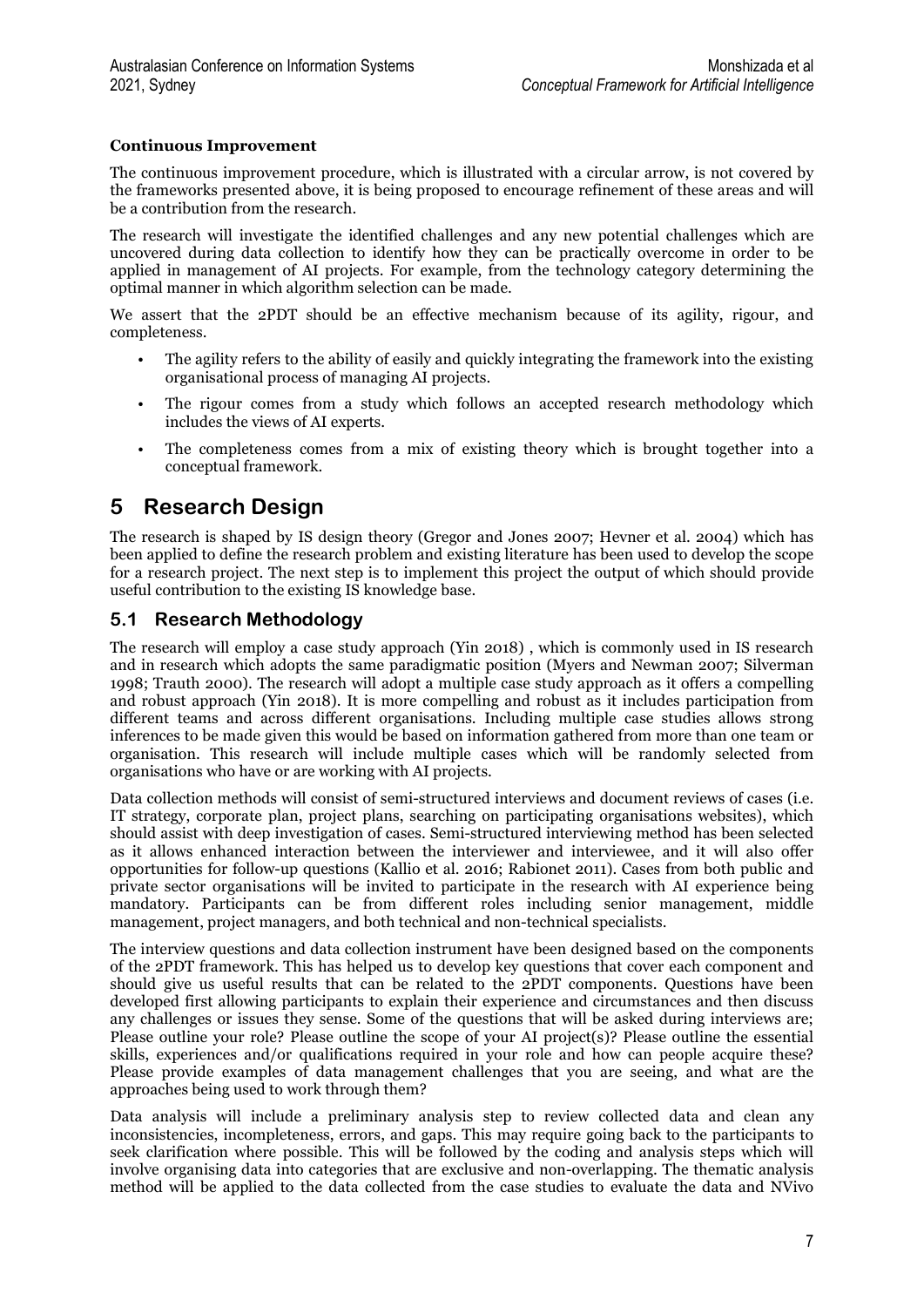software will be used as it has proven a useful tool to use for data analysis in qualitative research (Hilal and Alabri 2013; Wong 2008).

A pilot study has been conducted to test the research design and formulation of research questions.

## 6 Pilot Study

The pilot study demonstrated that the case study approach is well suited for this study. The interview questions were well received by participants and answers were provided without the need to provide additional information or detailed explanations. We are reasonably confident that the prepared questions are effective to answer the overall research question. The questions proved flexible by allowing follow-up questions to be asked based on responses received. The data collected shows we are on the right track, and some insights of our findings are discussed below. However, further data and exploration is needed in order to provide a meaningful discussion which will follow the main data collection phase for the study. At the time of this paper submission the main study is in progress.

Two AI technical specialists were part of the pilot study. One interview was conducted in person while the other virtually via Microsoft Teams. The pilot study was conducted applying Yin's quality tests (Yin 2018) to ensure validity and reliability and following a case study protocol. We have found that there is a strong correlation between the issues and challenges that are discussed in the AI domain literature and the preliminary data collection. The data (see Figure 3) highlights that the technology to support AI implementation is available, and that the main challenges that need to be overcome are in the nontechnological elements involved. People challenges include finding human resources with skills in analytics, in-house experience in using the tools required to implement AI solutions, and the skills to make security assessment decisions. Data challenges include poor quality data, data spread disparately across systems, and in some cases required data is not captured by source systems. There is a mix of existing and new processes being invoked in AI projects. This includes waterfall project management methodology and using academic research methods to test hypotheses. Participants advised that they have not faced any process or technology related challenges or issues at the present time.



Figure 3: Preliminary Data

## 7 Conclusion

In this paper, we have argued that the AI domain is an area which requires a conceptual framework to bring structure to the domain. We have adapted the approach to AI analysis, calling 2PDT. Our tentative conclusion is that 2PDT is an effective framework for the research question formulation, research design, data collection and analysis.

The 2PDT framework should provide an approach to the management of AI that has a solution to contemporary challenges. The 2PDT is expected to be versatile in that it can be reviewed and enhanced overtime as lessons are learnt, and new challenges are identified to meet the evolving requirements within the AI domain by following the method used for its inception.

Reflection of the 2PDT framework and the approach; produced insights, questions, and ideas about the domain and the 2PDT framework. The recommendations are expected to be from a non-technical aspect to better manage matters such as privacy, ethics, social factors, and security, among others. In this paper, we recognise AI as a phenomenon that requires further investigation. The examination of 2PDT explores new challenges impacting the effective management of AI projects, and possible areas for further investigation. It is too early to claim practical contributions, but we assert that the 2PDT framework could provide a pragmatic approach in this domain. Better visibility is expected to be achieved once collected data is analysed, at which point it can be discussed further.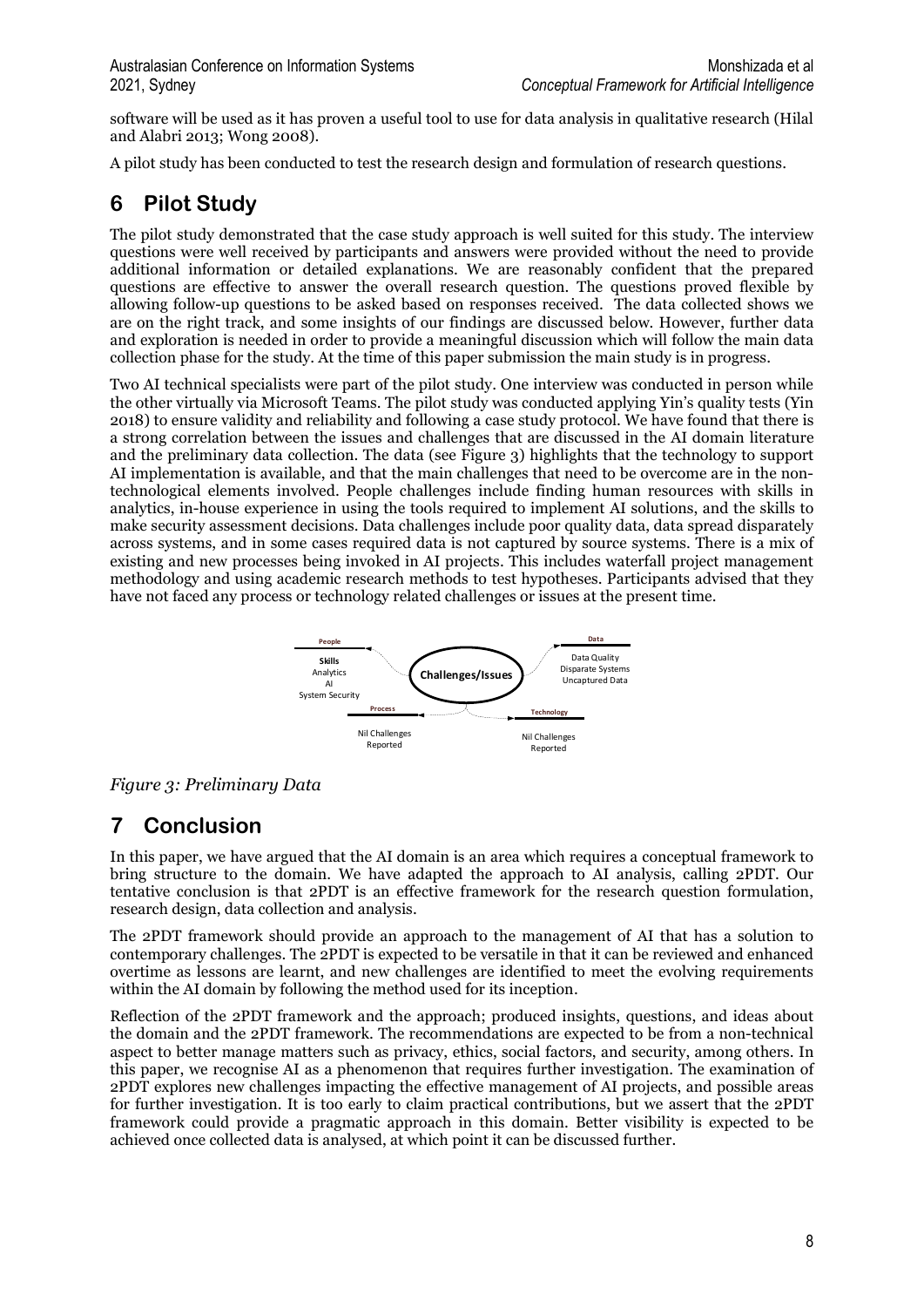### 8 References

- Adadi, A., and Berrada, M. 2018. "Peeking inside the Black-Box: A Survey on Explainable Artificial Intelligence (Xai)," IEEE (6), pp. 52138-52160.
- Alsheibani, S. A., Cheung, Y., and Messom, C. 2019. "Factors Inhibiting the Adoption of Artificial Intelligence at Organizational-Level: A Preliminary Investigation," AMCIS 2019 Proceedings, Cancun, Mexico, p. 10.
- Anton, E., Behne, A., and Teuteberg, F. 2020. "The Humans Behind Artificial Intelligence an Operationalisation of Ai Competencies," ECIS 2020 Proceedings, Marrakech, Morocco, p. 18.
- Arsenijevic, U., and Jovic, M. 2019. "Artificial Intelligence Marketing: Chatbots," 2019 International Conference on Artificial Intelligence: Applications and Innovations (IC-AIAI), pp. 19-22.
- Awalegaonkar, K., Berkey, R., Douglass, G., and Reilly, A. 2019. "Ai: Built to Scale from Experimental to Exponential." Accenture, p. 22.
- Baker, V., Elliot, B., Sicular, S., Mullen, A., and Brethenoux, E. 2020. "Magic Quadrant for Clud Ai Developer Services." Gartner, p. 26.
- Baldassarre, G., Santucci, V. G., Cartoni, E., and Caligiore, D. 2017. "The Architecture Challenge: Future Artificial-Intelligence Systems Will Require Sophisticated Architectures, and Knowledge of the Brain Might Guide Their Construction," Behavioral and Brain Sciences (40), p. 72.
- Benyon, D. 2013. Designing Interactive Systems : A Comprehensive Guide to Hci, Ux and Interaction Design. Harlow, England: Pearson.
- Cagan, J., Grossmann, I. E., and Hooker, J. 1997. "A Conceptual Framework for Combining Artificial Intelligence and Optimization in Engineering Design," Research in Engineering Design (9:1), pp. 20-34.
- Choudhary, F., Chandrasekaran, A., Hare, J., Mullen, A., Sicular, S., and Linden, A. 2020. "Cool Vendors in Ai Core Technologies." Gartner, p. 10.
- CSIRO Data61. 2019. "Artificial Intelligence Solving Problems, Growing the Economy and Impriving Our Quality of Life." Australian Government, p. 68.
- Deloitte. 2017. "Lifting Performance in the Public Sector with an Ai-Augemnted Workforce." Retrieved 02/08/2020, 2020, from https://www2.deloitte.com/au/en/pages/publicsector/articles/lifting-performance-public-sector-ai-augmented-workforce.html
- Department of the Prime Minister and Cabinet. 2019. "Independent Review of the Australian Public Service: Our Public Service, Our Future." Canberra: PM&C, pp. 1-384.
- Desouza, K. C. 2018. "Delivering Artificial Intelligence in Government: Challenges and Opportunities," p. 48.
- Desouza, K. C., Dawson, G. S., and Chenok, D. 2020. "Designing, Developing, and Deploying Artificial Intelligence Systems: Lessons from and for the Public Sector," Business Horizons (63:2), pp. 205-213.
- Floridi, L., Cowls, J., Beltrametti, M., Chatila, R., Chazerand, P., Dignum, V., Luetge, C., Madelin, R., Pagallo, U., Rossi, F., Schafer, B., Valcke, P., and Vayena, E. 2018. "Ai4people—an Ethical Framework for a Good Ai Society: Opportunities, Risks, Principles, and Recommendations," Minds and Machines (28:4), pp. 689-707.
- Gregor, S., and Jones, D. 2007. "The Anatomy of a Design Theory," Journal of the Association for Information Systems (8:5), pp. 313-335.
- Hevner, A. R., March, S. T., Park, J., and Ram, S. 2004. "Design Science in Information Systems Research," MIS Quarterly (28:1), pp. 75-105.
- Hilal, A. H., and Alabri, S. S. J. I. i. j. o. e. 2013. "Using Nvivo for Data Analysis in Qualitative Research," (2:2), pp. 181-186.
- Ichishi, T., and Elliot, B. 2019. "How to Move Beyond Ai Trials, to Ai in Production." Gartner.
- Jessup, L., and Valacich, J. 2008. Information Systems Today, (Third ed.). New Jersey: Pearson Prentice Hall.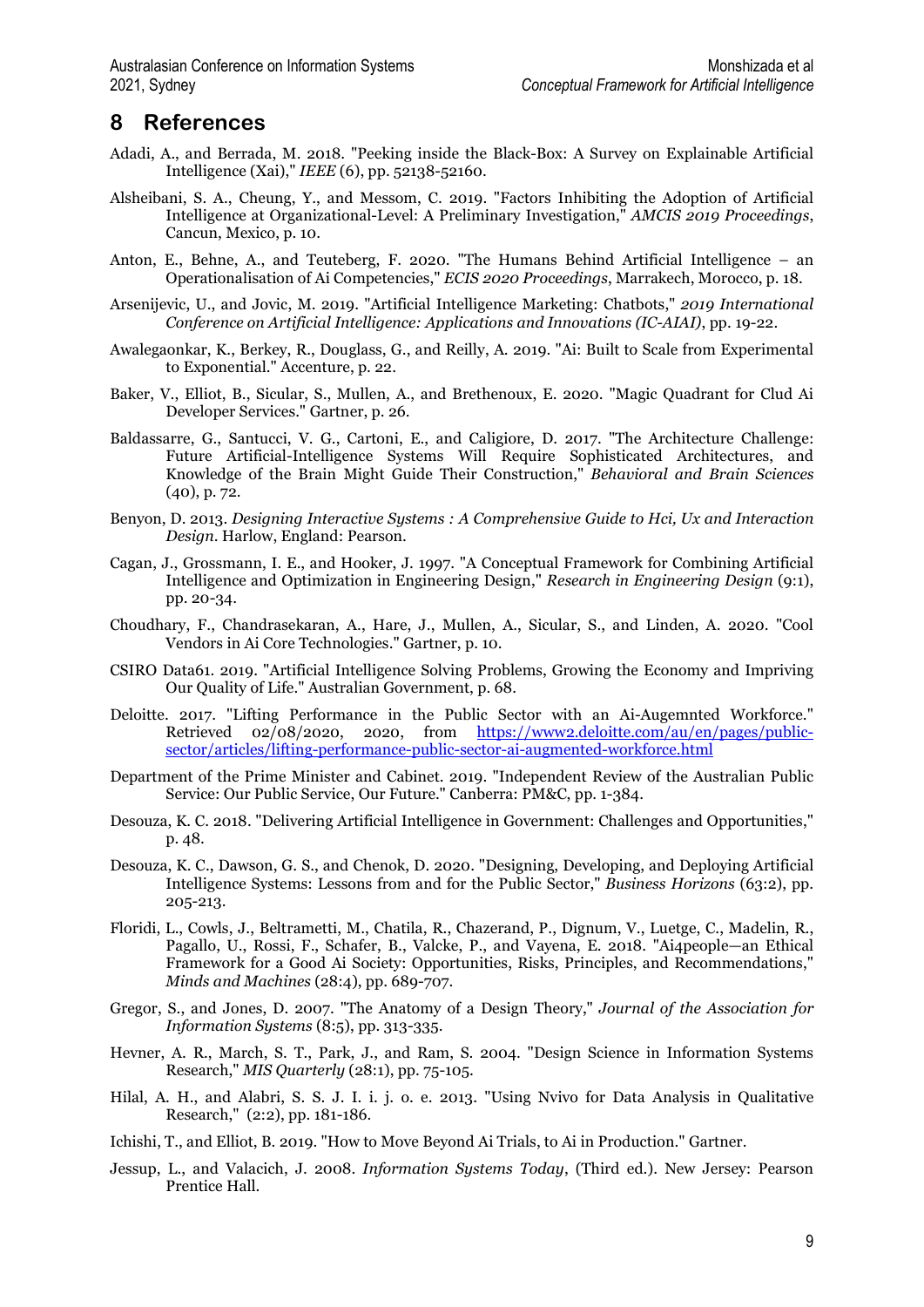- Kallio, H., Pietilä, A.-M., Johnson, M., and Kangasniemi, M. 2016. "Systematic Methodological Review: Developing a Framework for a Qualitative Semi-Structured Interview Guide," (72:12), pp. 2954-2965.
- Kaner, B., and Jaffri, A. 2020. "Effective Data Governance for Government Ai Projects What Cios Need to Know." Gartner, p. 11.
- Kumar, S., Raut, R. D., and Narkhede, B. E. 2020. "A Proposed Collaborative Framework by Using Artificial Intelligence-Internet of Things (Ai-Iot) in Covid-19 Pandemic Situation for Healthcare Workers," International Journal of Healthcare Management (13:4), pp. 337-345.
- Lacheca, D. 2018. "Survey Analysis: Government Adoption of Artificial Intelligence Drivers and Challenges." Gartner, pp. 1-20.
- Larsen, K. R., and Eargle, D. 2015. "Theories Used in Is Research." Retrieved 09/07/2021, from http://IS.TheorizeIt.org
- Lee, I., and Shin, Y. J. 2020. "Machine Learning for Enterprises: Applications, Algorithm Selection, and Challenges," Business Horizons (63:2), pp. 157-170.
- Lyytinen, K., and Newman, M. 2008. "Explaining Information Systems Change: A Punctuated Socio-Technical Change Model," European Journal of Information Systems (17:6), pp. 589-613.
- McCarthy, J. 2007a. "From Here to Human-Level Ai," (171:18), pp. 1174-1182.
- McCarthy, J. 2007b. "What Is Artificial Intelligence?." California: Stanford University, p. 15.
- McCarthy, J., Minsky, M. L., Rochester, N., and Shannon, C. E. 1955. "A Proposal for the Dartmouth Summer Research Project on Artificial Intelligence." Stanford University, p. 13.
- McCorduck, P., Minsky, M., Selfridge, O. G., and Simon, H. A. 1977. "History of Artificial Intelligence," IJCAI, pp. 951-954.
- McDonald, C., and Sarbazhosseini, H. 2013. "A State Transition Approach to Conceptualising Research: The Project Portfolio Management Domain," ACIS 2013 Proceedings, Melbourne, Australia, p. 9.
- Myers, M. D., and Newman, M. 2007. "The Qualitative Interview in Is Research: Examining the Craft," Information and Organization (17:1), pp. 2-26.
- NSW Government. 2019. "Artificial Intelligence and the Public Service." Retrieved 02/08/2020, 2020, from https://www.digital.nsw.gov.au/article/artificial-intelligence-and-public-service
- Perez-Vega, R., Kaartemo, V., Lages, C. R., Borghei Razavi, N., and Männistö, J. 2020. "Reshaping the Contexts of Online Customer Engagement Behavior Via Artificial Intelligence: A Conceptual Framework," Journal of Business Research).
- Petit, N. 2017. "Law and Regulation of Artificial Intelligence and Robots-Conceptual Framework and Normative Implications."
- Rabionet, S. E. 2011. "How I Learned to Design and Conduct Semi-Structured Interviews: An Ongoing and Continuous Journey," Qualitative Report (16:2), pp. 563-566.
- Rezazade Mehrizi, M. H., Rodon Modol, J., and Nezhad, M. Z. 2019. "Intensifying to Cease: Unpacking the Process of Information Systems Discontinuance," MIS Quarterly (43:1), pp. 141-165.
- Sari, R. P., Pan, S. L. P., Shi, Y., and Nguyen, H. D. 2020. "Digital Climate Formation Amid the Rise of Artificial Intelligence Technology," PACIS 2020 Proceedings, Dubai, UAE, p. 9.
- SAS Insights. 2020. Artificial Intelligence What it is and why it matters Retrieved 21/04/2020, 2020, from https://www.sas.com/en\_us/insights/analytics/what-is-artificialintelligence.html#used
- Sicular, S., Elliot, B., Andrews, W., and den Hamer, P. 2020. "Artificial Intelligence Maturity Model." Gartner.
- Silverman, D. 1998. "Qualitative Research: Meanings or Practices?," Information Systems Journal (8:1), pp. 3-20.